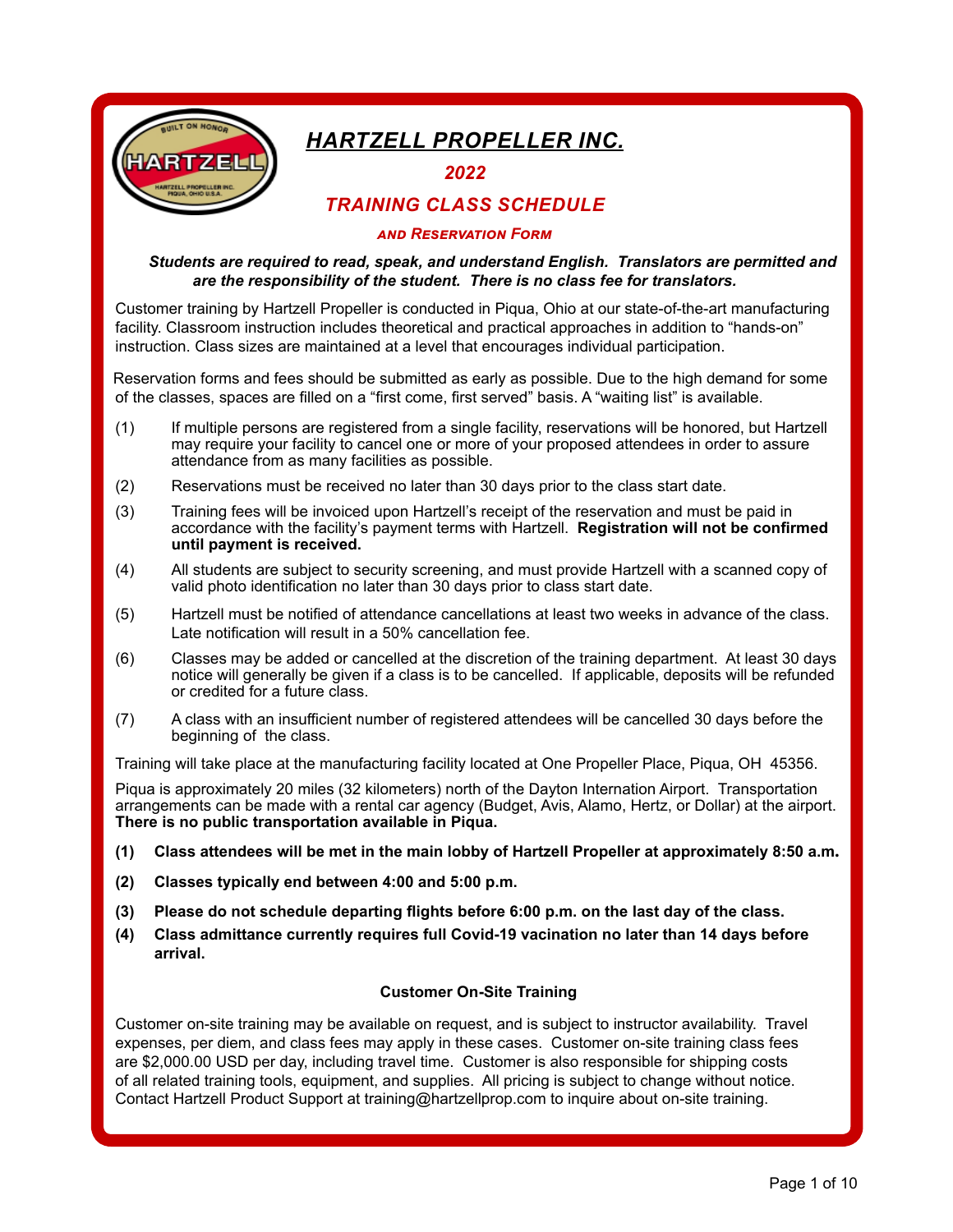# **Recommended Hotels:**

## **Fairfield Inn & Suites**

#### **83 Troy Town Drive, Troy, OH 45373 Phone: +1 (937) 332-1446 Fax: +1 (937) 332-1447**

- Complimentary hot breakfast
- Complimentary parking
- Deluxe guest room accomodations with full amenities
- On site coin operated laundry facility
- Complimentary WiFi internet access
- Complimentary use of business center
- Fitness room and indoor swimming pool
- Restaurants and shops within walking distance
- Room rate \$102.00 USD per night plus tax King or Double Room
- Room rate \$112.00 USD per night plus tax Executive King
- Ask for the Hartzell contracted rate when booking

### **Home2 Suites by Hilton**

#### **1805 Towne Park Dr, Troy, OH 45373 (937) 875-9440**

- Complimentary hot breakfast
- Complimentary parking
- Complimentary WiFi internet access
- Complimentary use of business center
- Fitness room and indoor swimming pool
- Restaurants and shops within walking distance
- Digital Key
- Room rate \$214.00 USD per night plus tax

#### **Alternate Hotel:**

#### **Comfort Inn**

## **Miami Valley Centre Mall, 987 E Ash St, Piqua, OH 45356 (937) 778-8100**

- Complimentary breakfast bar
- Complimentary Wired & Wireless Internet
- Indoor pool and whirlpool
- Television/HBO
- Attached to Miami Centre Mall
- No shuttle service

Hotel rates are subject to change.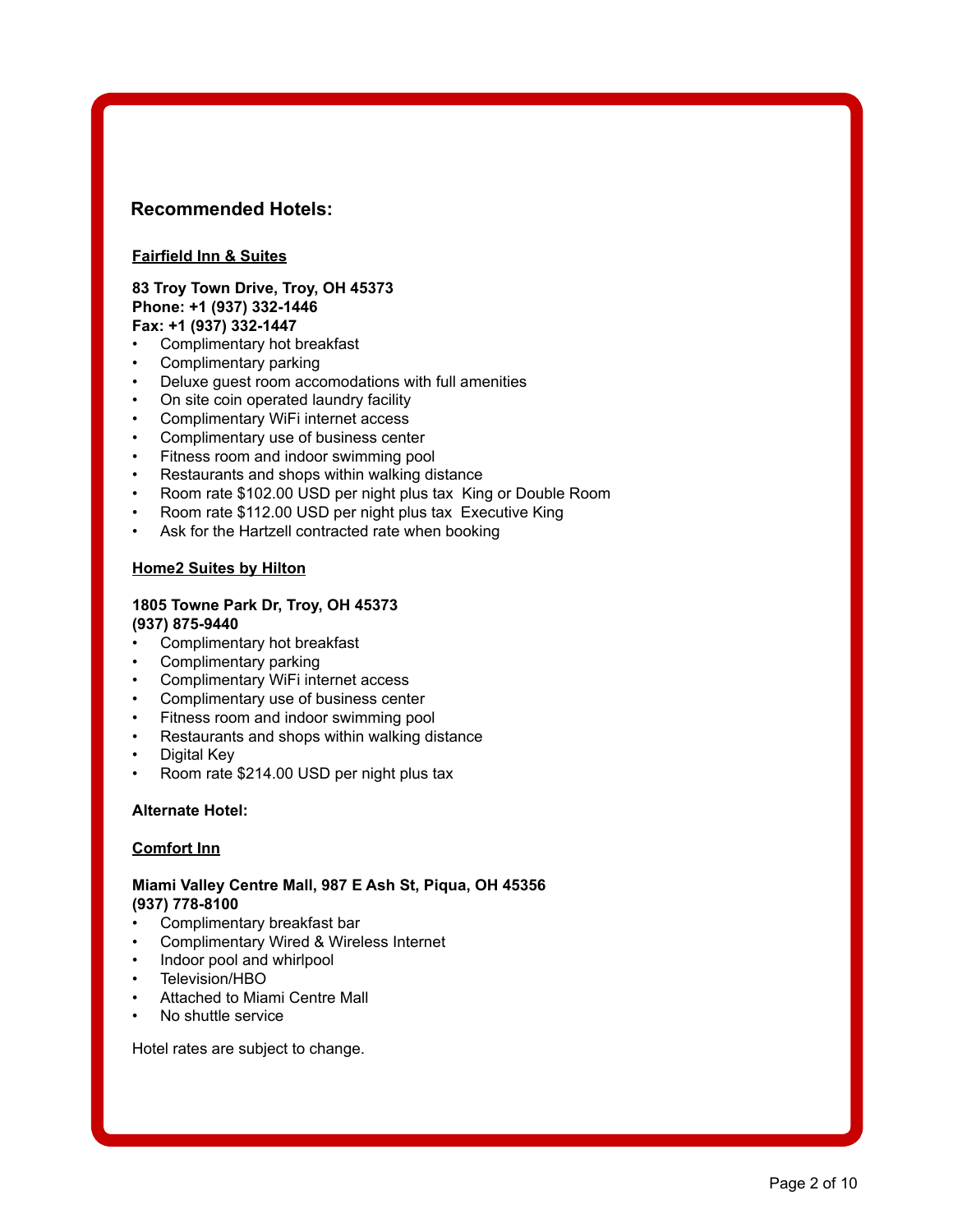# *2022 Training at a Glance*

# **February**

**Legacy and ASC II Composite Blade Overhaul, Major Repair and Recertification February 14 - 18**

# **March**

**Lightweight & Raptor Turbine Propeller Familiarization with Composite Blade Minor Repair**

**March 15 - 17**

# **April**

**Compact & Raptor Recip. Propeller Familiarization April 19 - 21**

# **May**

**Legacy and ASC II Composite Blade Overhaul, Major Repair and Recertification May 16 - 20**

# **June**

**Steel-Hub Turbine Propeller Familiarization June 14 - 15**

## **August**

**Lightweight & Raptor Turbine Propeller Familiarization with Composite Blade Minor Repair**

**August 16 - 18**

# **September**

**Propeller Governor Familiarization September 14 - 15**

# **October**

**Legacy and ASC II Composite Blade Overhaul, Major Repair and Recertification October 3 - 7**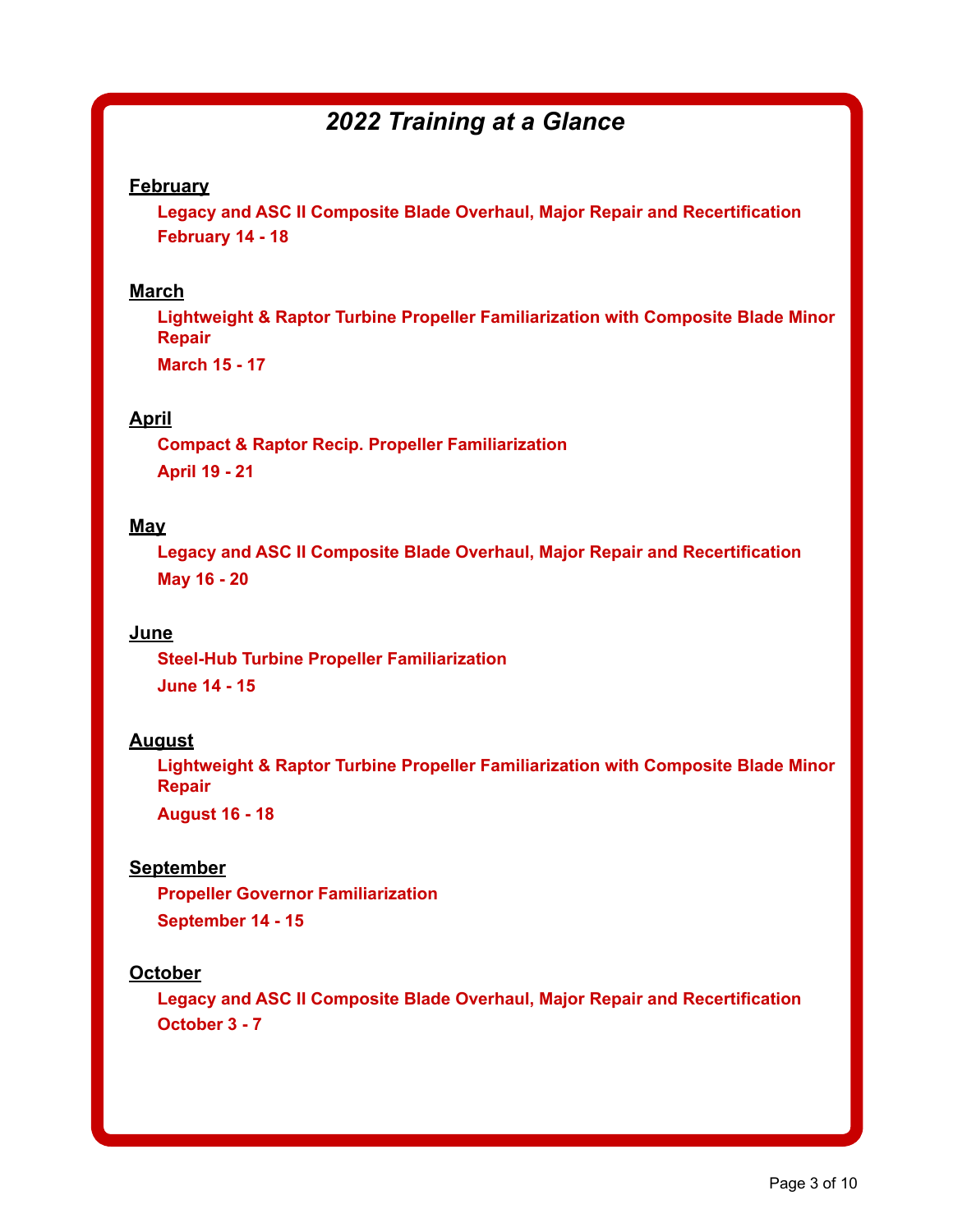# *Legacy & ASC II Composite Blade Overhaul, Major Repair, and Recertification*

February 14 - 18 Monday - Friday (Half Day) or May 16 - 20 Monday - Friday (Half Day) or October 3 - 7 Monday - Friday (Half Day)

Class enrollment is limited to 6 persons with a 2 person minimum.

Attendee Prerequisites: Familiar with aircraft maintenance procedures and practices. Propeller Repair Station affiliation.

This course provides recertification approval for a facility approved to overhaul Hartzell composite blades including Hartzell ASC II (N-shank) blades or approval for overhaul of ASC II (N-shank) blades for a facility that is not approved.

| <b>Topics and Training</b>        | <b>Objectives</b>                                                                       |
|-----------------------------------|-----------------------------------------------------------------------------------------|
| Inspection Techniques             | Understanding Of Required Inspections And Procedures                                    |
| Composite Blade Repairs           | Determination Of Field Repairable Damage Or Factory Only<br>Repairable Damage           |
| <b>Erosion Shield Replacement</b> | Perform Common Major Composite Repairs                                                  |
| Composite Blade Finish & Assembly | View Proper Finish And Assembly Procedures                                              |
| Repair of ASC II Blades           | Repair and Overhaul Procedures for ASC II Blades including<br>Leading Edge replacement. |
| Class Fee:                        |                                                                                         |

The fee for this class is \$4,300.00.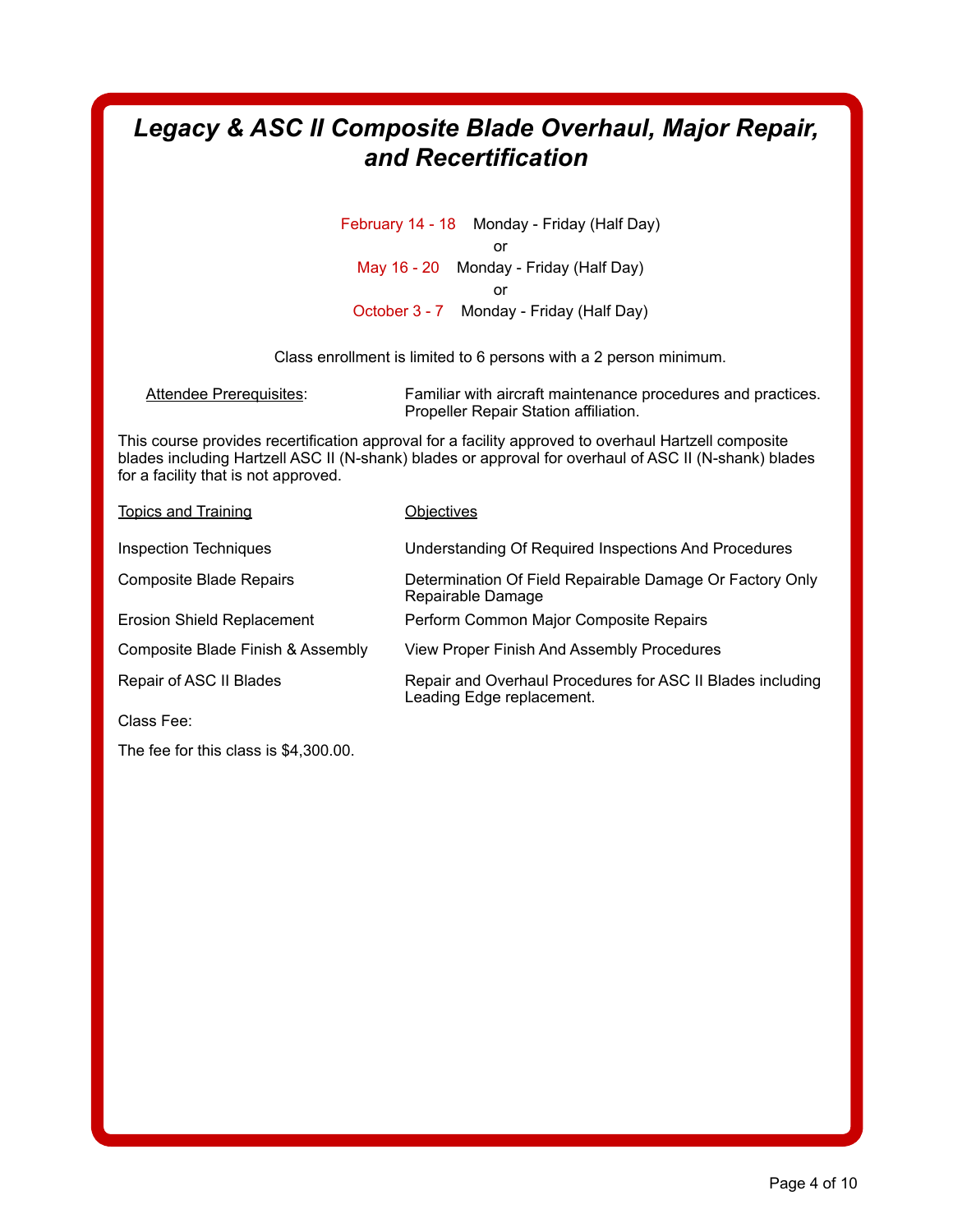# *Lightweight & Raptor Turbine Propeller Familiarization and Composite Blade Minor Repair*

March 15 - 17 Tuesday - Thursday or August 16 - 18 Tuesday - Thursday

Class enrollment is limited to 6 persons with a 2 person minimum.

Attendee Prerequisites: Familiar with aircraft maintenance procedures and practices. Propeller Repair Station or aircraft operator affiliation.

The first two days of the course provides lecture, hands-on propeller assembly and disassembly. The last two days of the course provides blade minor repairs and field maintenance, including de-ice boot installation and removal.

| <b>Topics and Training</b>                | <b>Objectives</b>                                                                            |
|-------------------------------------------|----------------------------------------------------------------------------------------------|
| Days 1 and 2                              |                                                                                              |
| <b>Propeller Components and Operation</b> | Familiarization With The Individual Propeller Components and<br>Their Specific Operation     |
| <b>Propeller Disassembly</b>              | Understanding Required Procedures for Propeller<br>Disassembly                               |
| Propeller Assembly and Set-up             | Present Required Tooling And Procedures<br>Demonstrate Propeller Assembly and Set-up         |
| Propeller Maintenance & Repair            | Present Specific Line Maintenance Procedures And Periodic<br><b>Inspections Requirements</b> |
| Service Information                       | Discuss Service Information Affecting Lightweight Turbine<br>Propellers                      |
| Day 3                                     |                                                                                              |
| Composite Blade Inspection                | Identify Blade Damage                                                                        |
| Allowable Field Repairs                   | <b>Blade Repair</b>                                                                          |
| De-ice Boot                               | De-ice or Anti-ice Boot Installation<br>De-ice or Anti-ice Boot Removal                      |

Class Fee:

The fee for this class is \$3,800.00.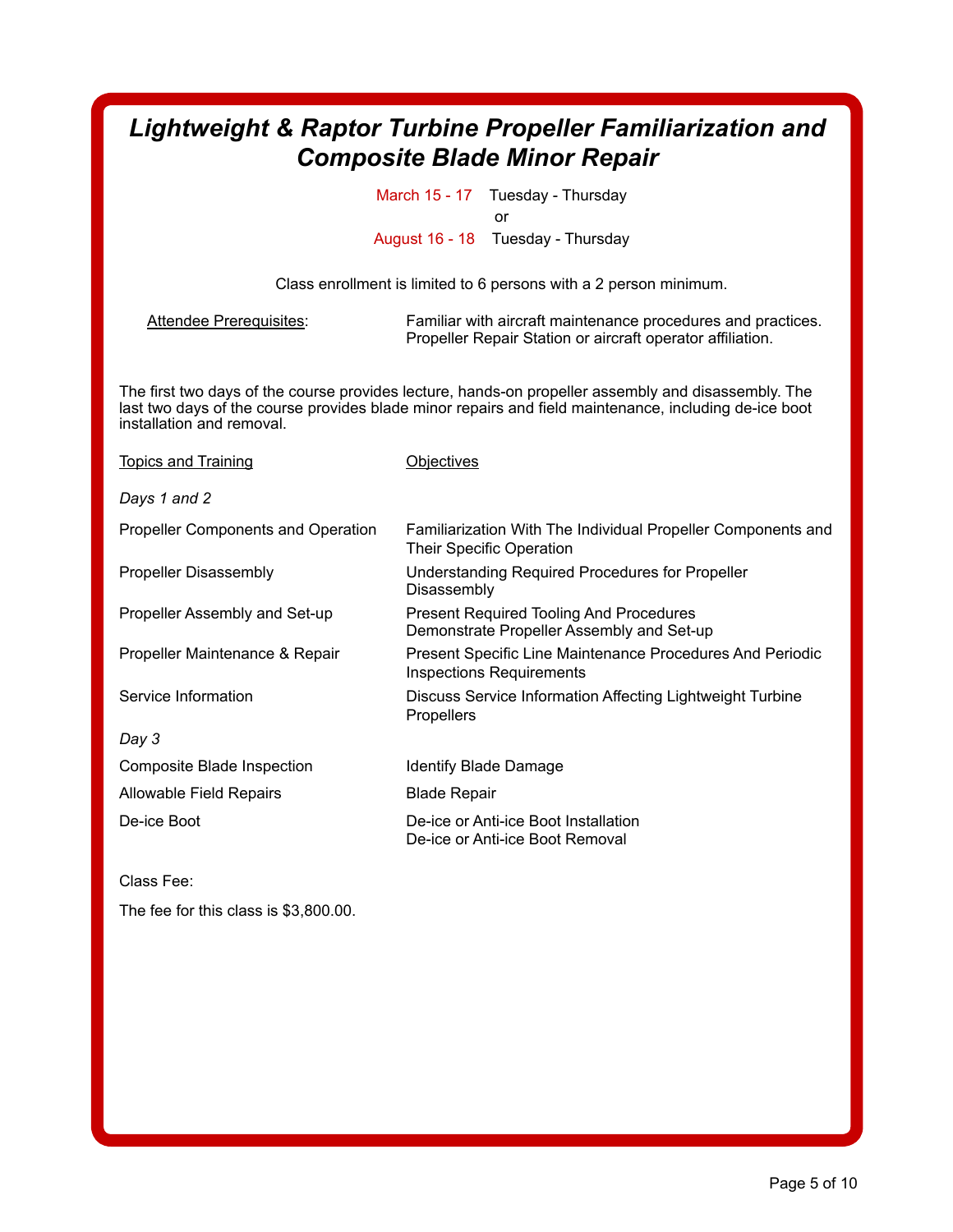| <b>Steel Turbine Propeller Familiarization</b>                                               |                                                                                                       |  |
|----------------------------------------------------------------------------------------------|-------------------------------------------------------------------------------------------------------|--|
| June 14 - 15 (Tuesday - Wednesday)                                                           |                                                                                                       |  |
| Class enrollment is limited to 6 persons with a 2 person minimum.                            |                                                                                                       |  |
| Attendee Prerequisites:                                                                      | Familiar with aircraft maintenance procedures and practices.<br>Propeller Repair Station affiliation. |  |
| The course provides hands-on propeller assembly and disassembly and basic field maintenance. |                                                                                                       |  |
| <b>Topics and Training</b>                                                                   | Obiectives                                                                                            |  |
| Propeller Receiving and Initial<br>Inspection                                                | <b>Identification of Propeller Assembly</b><br>Perform Receiving Inspection and Identify Damage       |  |
| <b>Propeller Disassembly</b>                                                                 | Understanding Required Procedures for Propeller<br>Disassembly                                        |  |
| <b>Propeller Components and Operation</b>                                                    | Understanding Required Procedures for Propeller<br>Disassembly                                        |  |
| <b>Special Processes</b>                                                                     | <b>Understanding Of Required Special Processes</b><br>Review Of Hartzell Sample Approval Program      |  |
| Propeller Assembly, Set-up                                                                   | <b>Present Required Tooling And Procedures</b><br>Demonstrate Propeller Assembly, Set-up              |  |
| Service Information                                                                          | Discuss Service Information Affecting Steel Turbine Propellers                                        |  |

Class Fee:

The fee for the two day class is \$2,700.00 USD.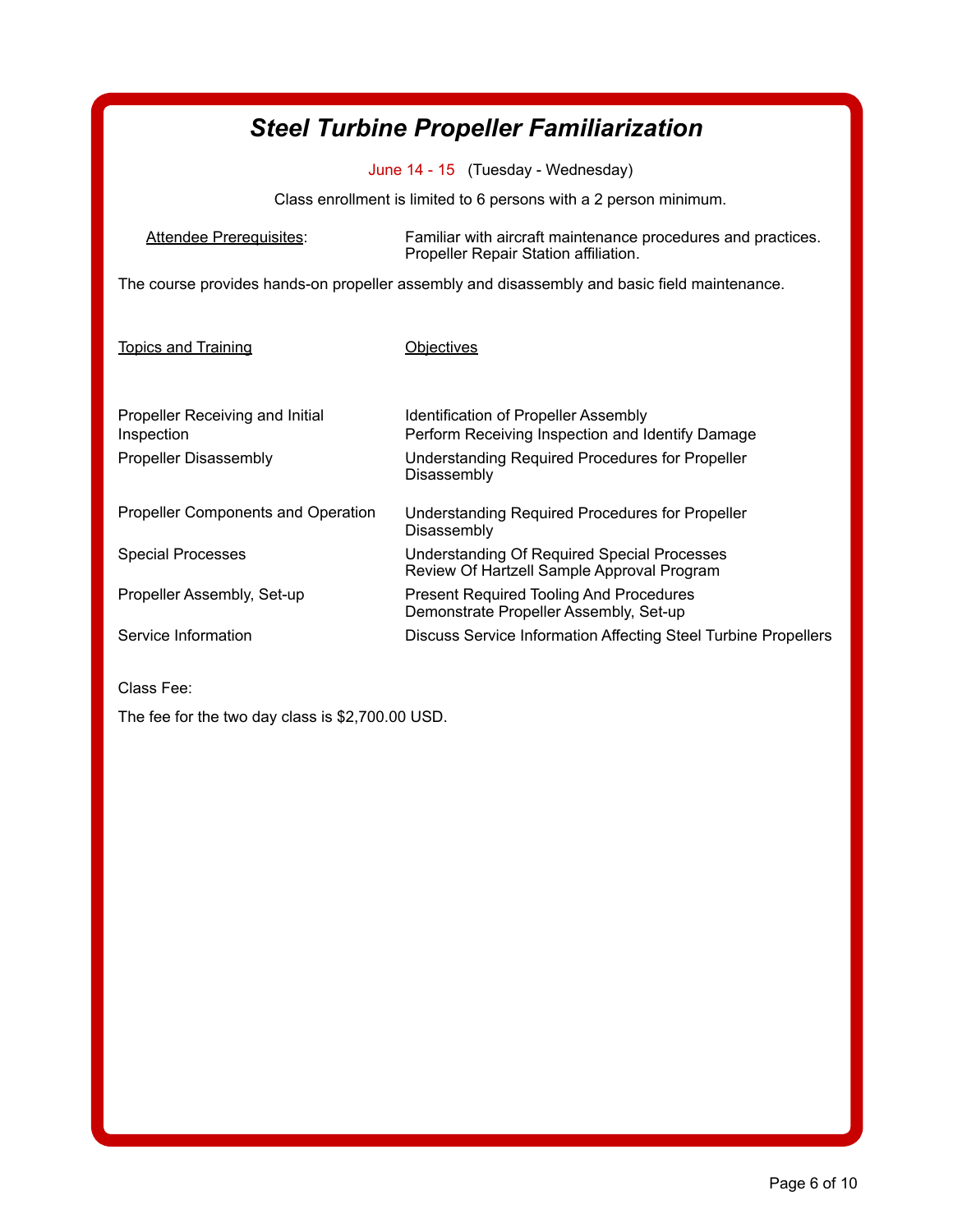# *Compact & Raptor Recip. Propeller Familiarization*

April 19 - 21 Tuesday - Thursday

Class enrollment is limited to 6 persons with a 2 person minimum.

Attendee Prerequisites: Familiar with aircraft maintenance procedures and practices. Propeller Repair Station or aircraft operator affiliation.

The course provides hands-on propeller assembly and disassembly and basic field maintenance

| <b>Topics and Training</b>                | <b>Objectives</b>                                                                                   |
|-------------------------------------------|-----------------------------------------------------------------------------------------------------|
| Days 1 and 2                              |                                                                                                     |
| <b>Propeller Components and Operation</b> | Familiarization With The Individual Propeller Components and<br><b>Their Specific Operation</b>     |
| <b>Propeller Disassembly</b>              | Understanding Required Procedures for Propeller<br>Disassembly                                      |
| Propeller Assembly and Set-up             | <b>Present Required Tooling And Procedures</b><br>Demonstrate Propeller Assembly and Set-up         |
| Propeller Maintenance & Repair            | <b>Present Specific Line Maintenance Procedures And Periodic</b><br><b>Inspections Requirements</b> |
| Service Information                       | Discuss Service Information Affecting Compact and Raptor<br>Recip. Propellers                       |
| Day 3                                     |                                                                                                     |
| <b>Composite Blade Inspection</b>         | Identify Blade Damage                                                                               |
| Allowable Field Repairs                   | <b>Blade Repair</b>                                                                                 |
| De-ice Boot                               | De-ice or Anti-ice Boot Installation<br>De-ice or Anti-ice Boot Removal                             |
| Class Fee:                                |                                                                                                     |
| The fee for this class is \$2,700.00.     |                                                                                                     |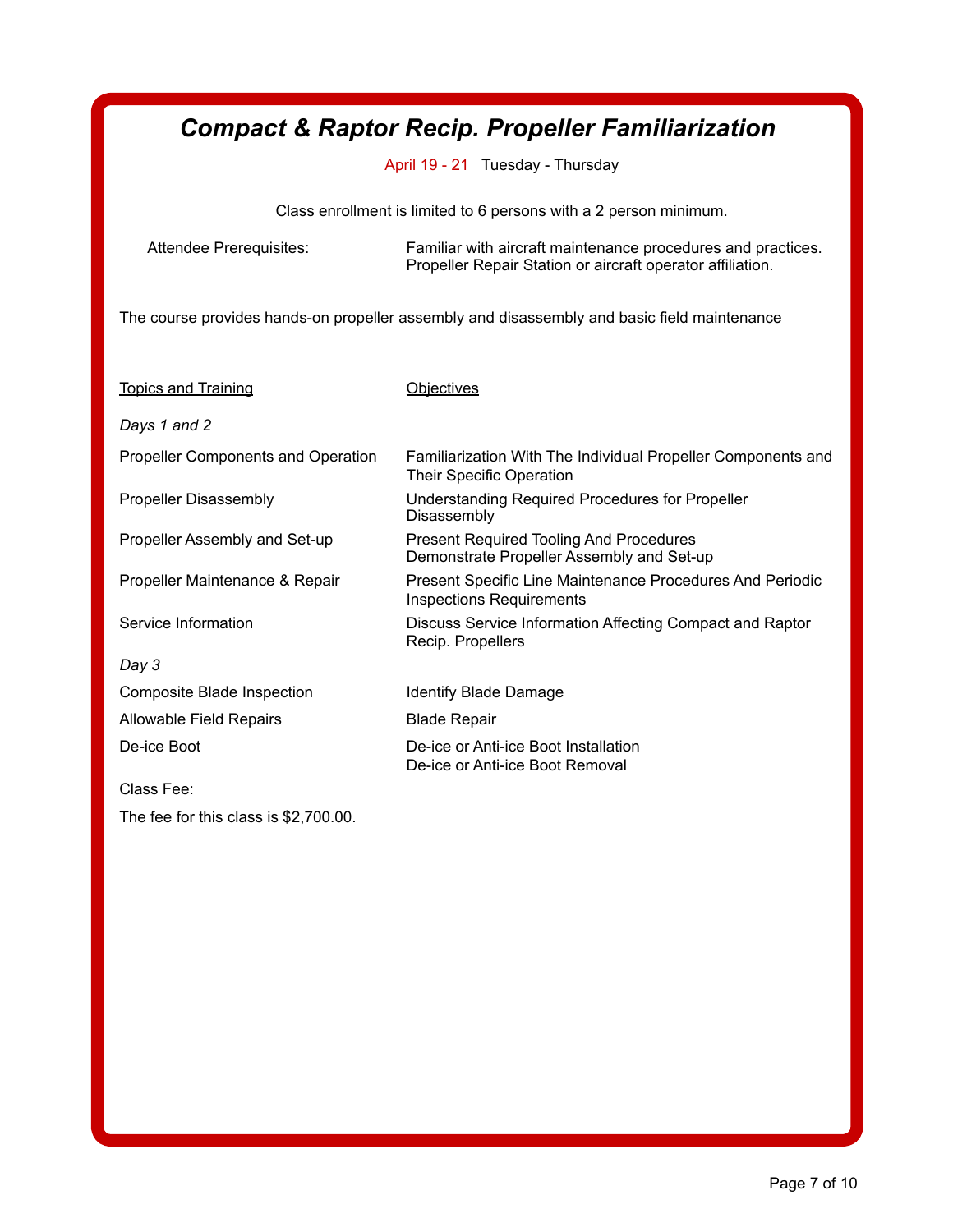# *Propeller Governor Familiarization*

September 14 - 15 Wednesday - Thursday

Class enrollment is limited to 6 persons with a 2 person minimum.

Attendee Prerequisites: Familiar with aircraft maintenance procedures and practices. Propeller and/or Governor Repair Station affiliation.

This course provides hands-on governor assembly and disassembly.

| <b>Topics and Training</b>         | Obiectives                                                                 |
|------------------------------------|----------------------------------------------------------------------------|
| Governor Description and Operation | Understanding of Governor Components and Operation                         |
| Governor Inspection                | <b>Understanding Required Inspections And Procedures</b>                   |
| Component Identification           | Familiarization with Individual Components and Function                    |
| <b>Component Rework and Repair</b> | Determine Component Repairability                                          |
| Governor Assembly and Test         | Demonstrate Governor Assembly, Set up and Test with<br>Governor Test Stand |
| S-Series Overhaul Criteria         |                                                                            |
| Service Information                | <b>Discuss Service Information Affecting Governors</b>                     |

Class Fee: The fee for this class is \$2,900.00.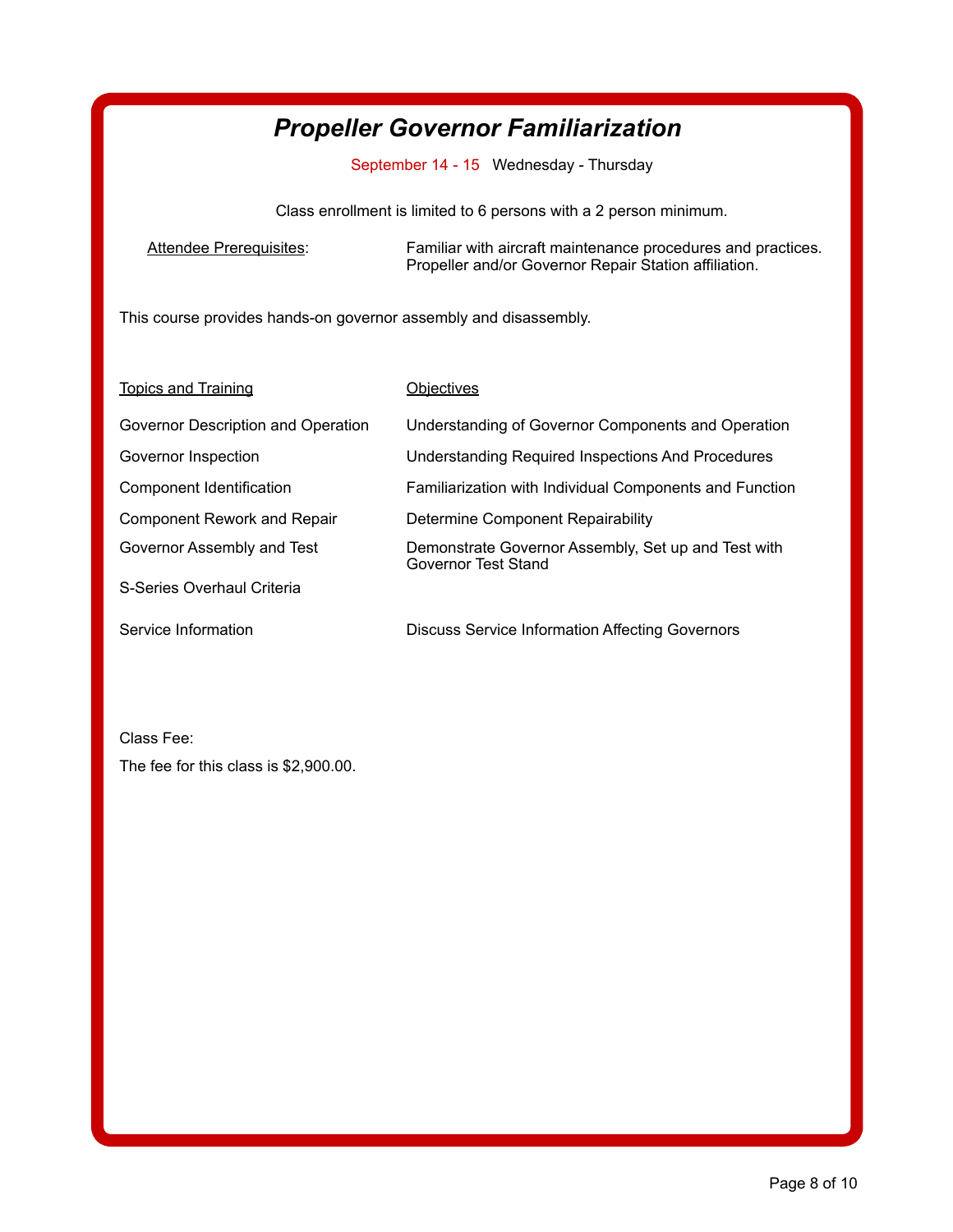| <b>RESERVATION FORM</b>                                                                                                                                                                                     |  |  |  |
|-------------------------------------------------------------------------------------------------------------------------------------------------------------------------------------------------------------|--|--|--|
| RTZELL<br>Return reservation form and applicable fee to:                                                                                                                                                    |  |  |  |
| Hartzell Propeller Inc.<br>Attn: Product Support Department<br>One Propeller Place<br>Piqua, Ohio 45356-2634 U.S.A.<br>Telephone: (937) 778-4320<br>Fax: (937) 778-4215<br>Email: training@hartzellprop.com |  |  |  |
|                                                                                                                                                                                                             |  |  |  |
|                                                                                                                                                                                                             |  |  |  |
|                                                                                                                                                                                                             |  |  |  |
|                                                                                                                                                                                                             |  |  |  |
|                                                                                                                                                                                                             |  |  |  |
|                                                                                                                                                                                                             |  |  |  |
|                                                                                                                                                                                                             |  |  |  |
|                                                                                                                                                                                                             |  |  |  |
| <b>Class Selection and Payment Information</b>                                                                                                                                                              |  |  |  |
|                                                                                                                                                                                                             |  |  |  |
|                                                                                                                                                                                                             |  |  |  |
| Class Fee: \$____________________________Note: Tuition payment is required in full with completed registration form.                                                                                        |  |  |  |
| Payment Option:                                                                                                                                                                                             |  |  |  |
| Copy of Check Enclosed* <b>CALCHIVE Transfer*</b> Credit Card (see below) Net 30 Terms**                                                                                                                    |  |  |  |
| *Note: Please see the following page for additional instructions on processing payments via ACH, Wire Transfer, or Check.                                                                                   |  |  |  |
| **Note: Billing will occur immediately following Hartzell acceptance of class registration for customers with existing Net 30 terms.                                                                        |  |  |  |
|                                                                                                                                                                                                             |  |  |  |
| Master Card<br>Visa<br>Discover<br>American Express<br>Type:                                                                                                                                                |  |  |  |
|                                                                                                                                                                                                             |  |  |  |
| This Section for Hartzell Use Only                                                                                                                                                                          |  |  |  |
|                                                                                                                                                                                                             |  |  |  |
|                                                                                                                                                                                                             |  |  |  |
|                                                                                                                                                                                                             |  |  |  |
|                                                                                                                                                                                                             |  |  |  |